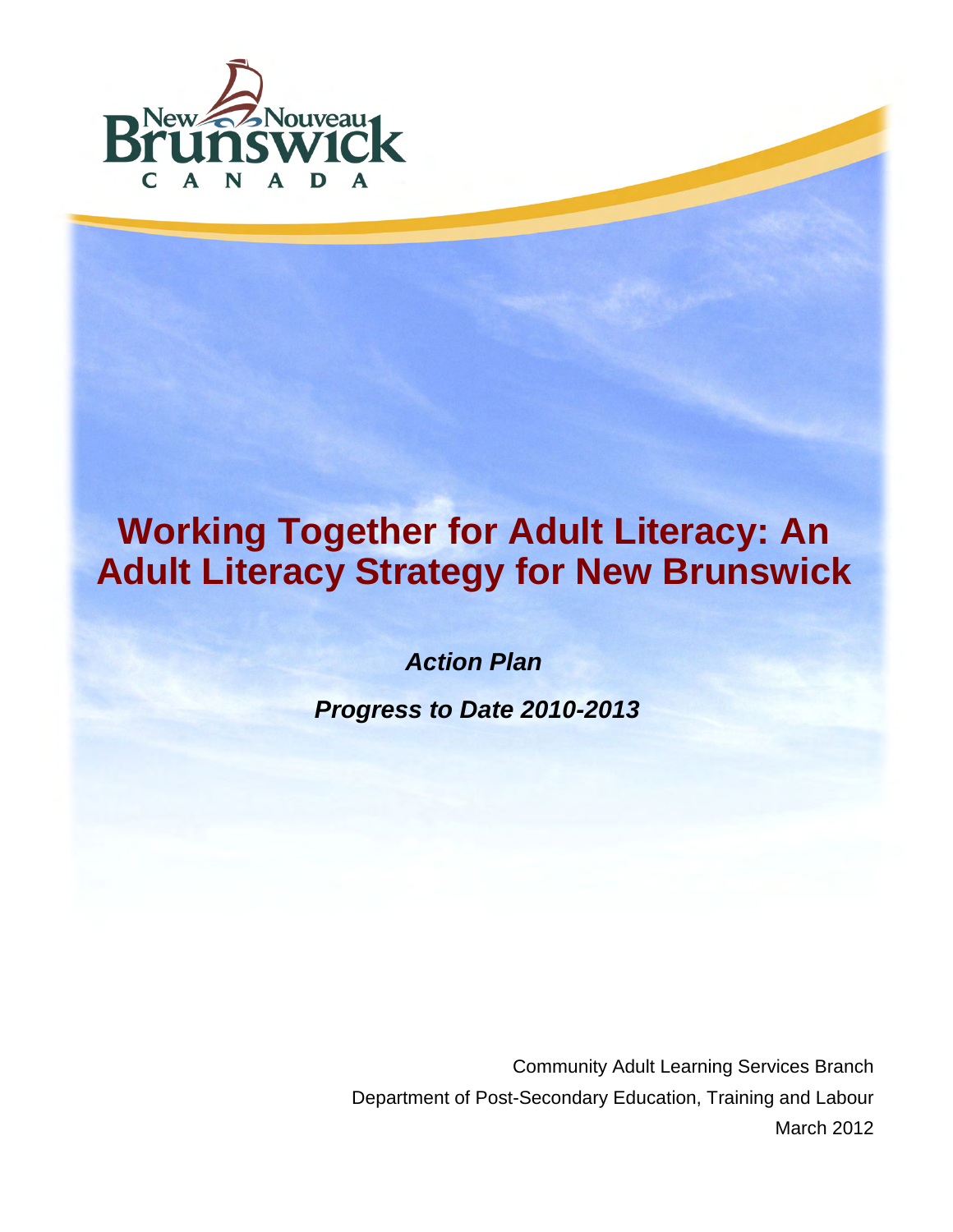## **Introduction**

In December 2009, the Department of Post-Secondary Education, Training and Labour (PETL) published *Working Together for Adult Literacy: An Adult Literacy Strategy for New Brunswick*. Subsequent to the release of the strategy, an action plan (April 2010-March 2013) was developed. The execution of the 3 year action plan will take place within two 18-month phases (April 2010-September 2011 and October 2011-March 2013).

This document reports on the achievements, progress and challenges experienced within each of the strategic priorities during the first phase of the action plan.

#### **PRIORITY 1 - REDUCE BARRIERS AND INCREASE PARTICIPATION**

As an initial step towards a better understanding why we are not reaching the vast majority of the target group (low skilled adults), work has been focused on research, promoting benefits, and enhancing access to quality information on opportunities. Actions that were taken include:

- $\checkmark$  Completed research on barriers to participation.
- $\checkmark$  Established a Marketing & Promotions Committee which includes representatives from: National Adult Learning Database (NALD), Literacy Coalition of NB (LCNB), La Fédération d'alphabétisation du Nouveau-Brunswick (FANB), Laubach Literacy NB (LLNB), Community Adult Learning Network (CALNet) and Community Adult Learning Services (CALS).
- $\checkmark$  Partnered with other Atlantic provinces, through CAMET, to launch two series of television ads (*Literacy. It's More Than You Think.* campaign) in both official languages. The first series of ads aired in the fall 2010 and the second aired in the fall 2011.
- $\checkmark$  Participated in the NB Literacy & Essential Skills Partnership provincial tour with NALD, LLNB, LCNB and FANB. The goal of the provincial tour was to enhance communication and information sharing with referring government departments and community stakeholders.
- $\mathscr N$  While progress has been made to increase awareness and thereby increase the number of referrals, additional work is needed to review internal processes and continue communication with key partners.

Phase 2 will focus on the following actions:

- $\checkmark$  Finalization of Phase 2 of the CAMET awareness campaign. The second phase will focus on the distribution of employer and learner champion posters (specific to each province) during International Adult Learner Week (September 2012) and a media blitz campaign (news segments and a newspaper ad).
- $\checkmark$  Presentations to raise awareness of the benefits of adult literacy skills to referral agents, potential provincial partners and employers.

#### **PRIORITY 2 - INCREASE NUMBER AND RANGE OF ADULT LITERACY OPPORTUNITIES**

In order to encourage adults to engage in opportunities to develop their skills, actions have been taken to support existing service growth, to explore opportunities to embed training and to encourage innovation. Actions that were taken include:

- $\checkmark$  Continued implementation and expansion of the WES program.
- $\checkmark$  Developed the mobile Digital Literacy model and piloted the program in three regions.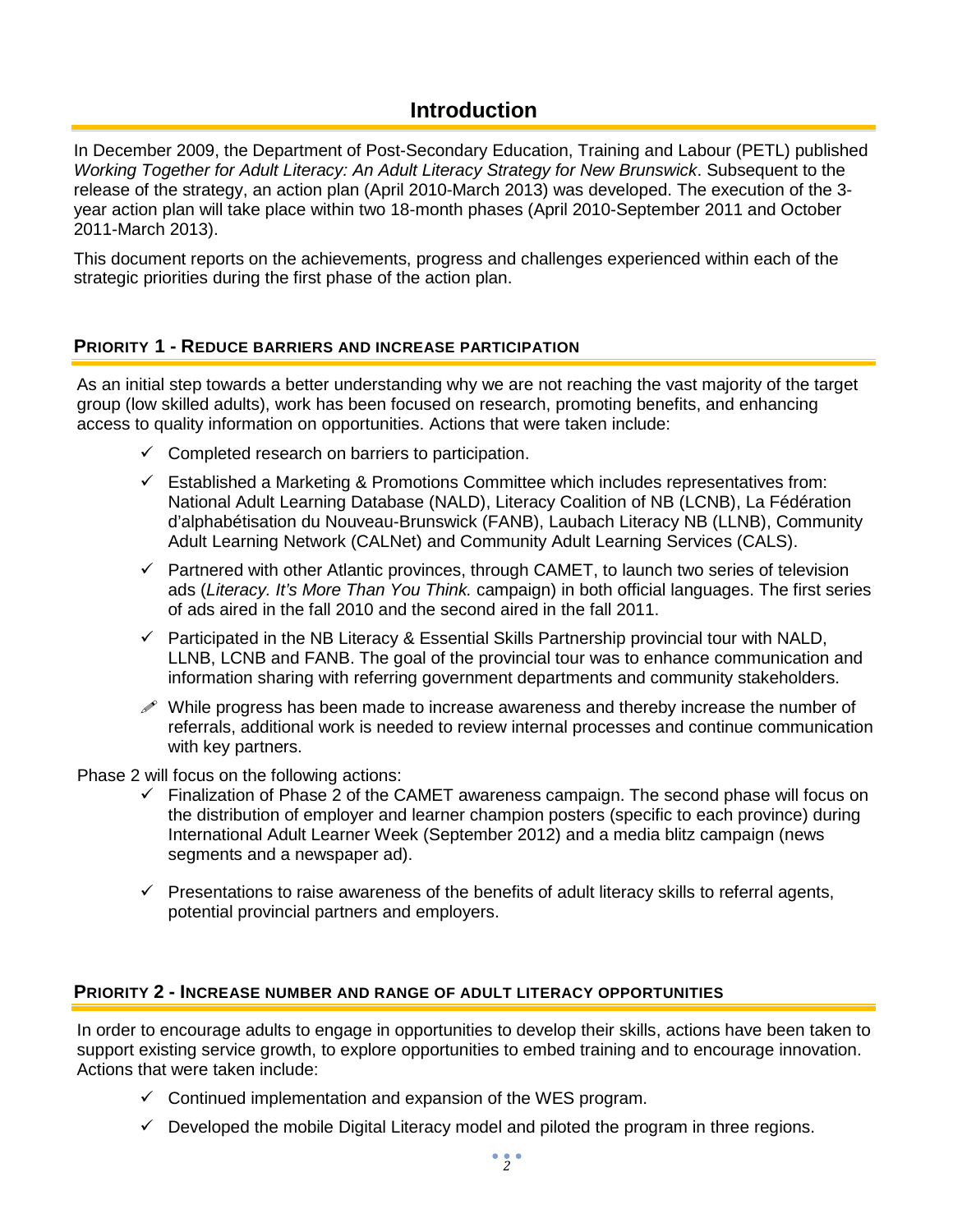- $\checkmark$  Continued and expanded support of services offered through CALNet and LLNB.
- $\checkmark$  Supported the pilot of 1:1 tutoring for francophone adult learners through FANB.
- $\checkmark$  Supported a pilot project for family literacy through FANB, which targeted the literacy and essential skills of francophone parents. Training supported skills that parents would use with their children, their family and in their community.
- $\mathscr P$  Apprenticeship & Occupational Certification is a key partner in embedding literacy training with other learning opportunities. The WES program has implemented several initiatives throughout the province with apprentices needing to attain certification or pass a trade related exam. A review of the service delivery model is needed to evaluate their efficiency and effectiveness at achieving the desired outcomes.
- $\mathscr I$  The development of strategies to address barriers to participation was not addressed in the first 18 months of the action plan. This deliverable was moved to the latter part of the strategy time frame.

Phase 2 will focus on the following actions:

- $\checkmark$  Continued roll out and evaluation of the new Digital Literacy model.
- $\checkmark$  Development and establishment of WES provincial partnerships which support increasing the number and range of available adult learning opportunities.
- $\checkmark$  Expansion of 1:1 tutoring services for Level 1, francophone learners.
- $\checkmark$  Review and identification of next steps related to opportunities for family literacy.
- $\checkmark$  Development of an incubation model for shared ownership of WES.
- $\checkmark$  Development of a recognition and certification plan for WES.
- $\checkmark$  Creation of strategies to address barriers to participation.
- $\checkmark$  Implementation of a hub pilot concept.

#### **PRIORITY 3 - ENSURE QUALITY AND EFFECTIVENESS OF ADULT LITERACY PROGRAMS.**

Focused attention has been paid to enhancing the quality of programs through implementing the Quality Framework and reviewing practitioner qualifications and professional development. Actions that were taken include:

- Completed provincial consultations and developed the *Quality Framework for Adult Literacy and Essential Skills Service Delivery*.
- Delivered a series of presentations to service delivery partners of the *Quality Framework for Adult Literacy and Essential Skills Service Delivery*.
- $\checkmark$  Initiated the development of key performance indicators and measures. Identified a process for reviewing processes for monitoring learner progress.
- $\checkmark$  Provided training for key groups who would be responsible, in the pilot sites, for the coordination, consultation, internal assessment and/or evaluation related to the framework.
- $\checkmark$  Conducted a review of hiring practices and requirements of literacy personnel involved in services delivery. Finalized a policy, *Standardized Professional Development Policy* and the *Standardized Professional Development Procedure*, related to the best practices identified from the review.
- The next step in reviewing the standards of process and success of programs is to break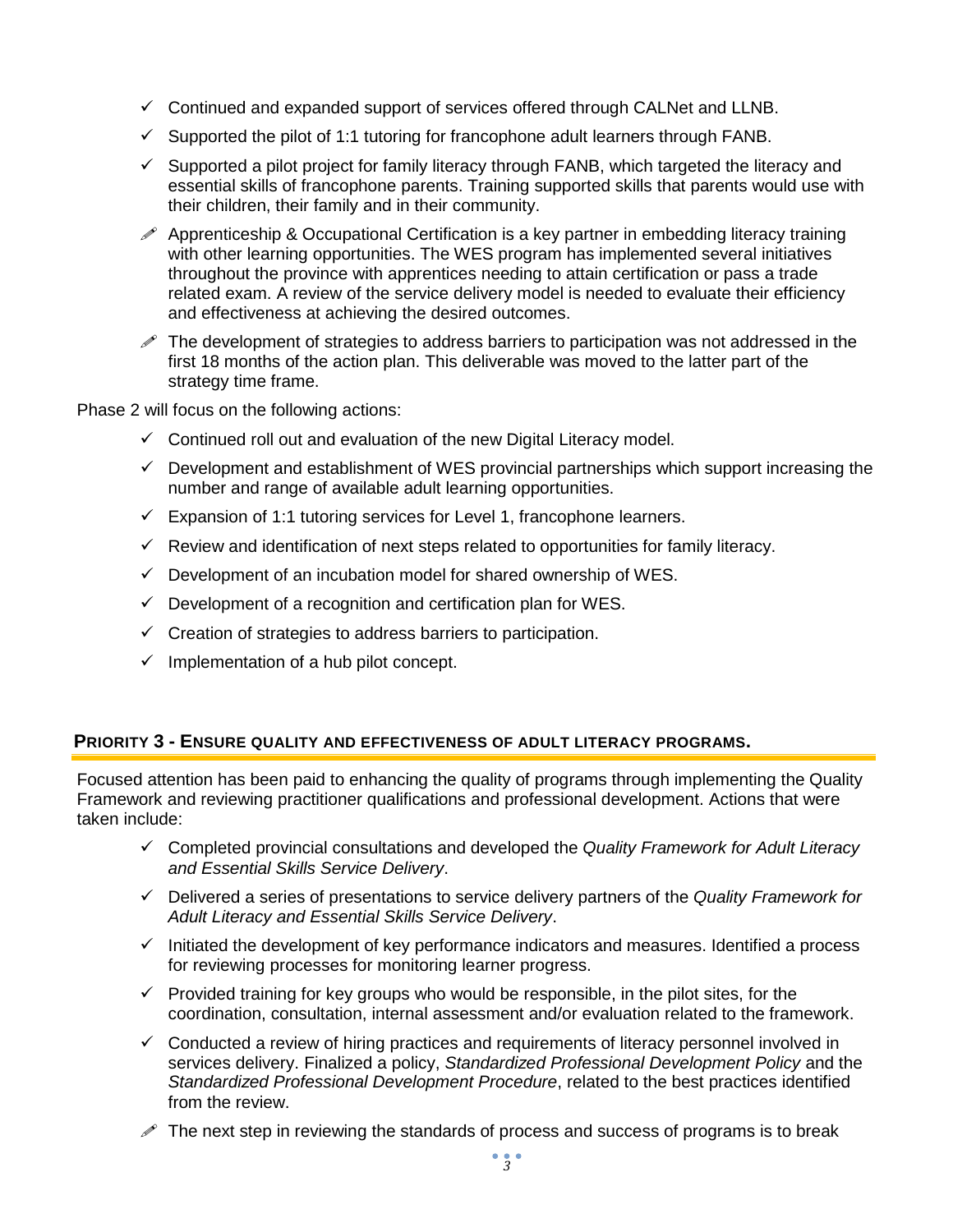down the key performance indicators and measures at the regional level and then to develop a program(s) evaluation framework for CALS. This work is also schedule for the latter part of the strategy in order to provide time for partners and staff to integrate all of the changes from the initial implementation of the strategy.

Phase 2 will focus on the following actions:

- $\checkmark$  Completion of internal assessments for the Quality Standards framework.
- $\checkmark$  Review and refinement of a professional development framework for literacy personnel.
- $\checkmark$  Participate in CAMET activities related to increasing standards, knowledge and skills for adult literacy and essential skills practitioners.
- $\checkmark$  Development of a program evaluation framework.
- $\checkmark$  Review of data collection, analysis and reporting (second phase of implementing key performance indicators and measures).
- $\checkmark$  Define and document current and planned learner pathways. This documentation will be made available on the GNB website.

### **PRIORITY 4 - STRENGTHEN PARTNERSHIPS TO DEVELOP ROBUST AND EFFECTIVE ADULT LITERACY SYSTEM.**

Progress towards achieving the objectives of the strategy has been furthered by the valued commitment of partners to enhance services and working relationships through interdepartmental collaboration and strategic development. Actions that were taken include:

- Conducted provincial consultation and initiated the development of the *Workplace Essential Skills (WES) Strategic Plan*.
- $\checkmark$  Participated in the New Brunswick Adult Literacy Coordinating Committee.
- $\checkmark$  Continued to work with the CALNet Provincial Advisory Committee to support community based service delivery.
- Participated in the *New Brunswick Literacy and Essential Skills Partners* provincial tour and roundtable.
- $\checkmark$  Initiated the development of a framework for provincial partnerships.
- $\checkmark$  Established one provincial partnership with the Association for Early Childhood Care Educators of New Brunswick (ECCENB) and initiated exploratory discussions with several other potential partners.
- $\mathscr S$  Work towards supporting the Family Literacy Strategy was not achieved during the initial 18 months of the program. Due to the extent of the work needed to achieve other objectives within the strategy, this has been postponed to the second phase of the strategy.

Phase 2 will focus on the following actions:

- $\checkmark$  Continued participation in the following:
	- o NB Literacy Coordinating Committee
	- o NB Literacy and Essential Skills Partnership group
	- o CALNet Provincial Advisory Committee
- $\checkmark$  Ongoing review of service delivery funding.
- $\checkmark$  Further strengthen inter-departmental and stakeholder collaboration, review stakeholder